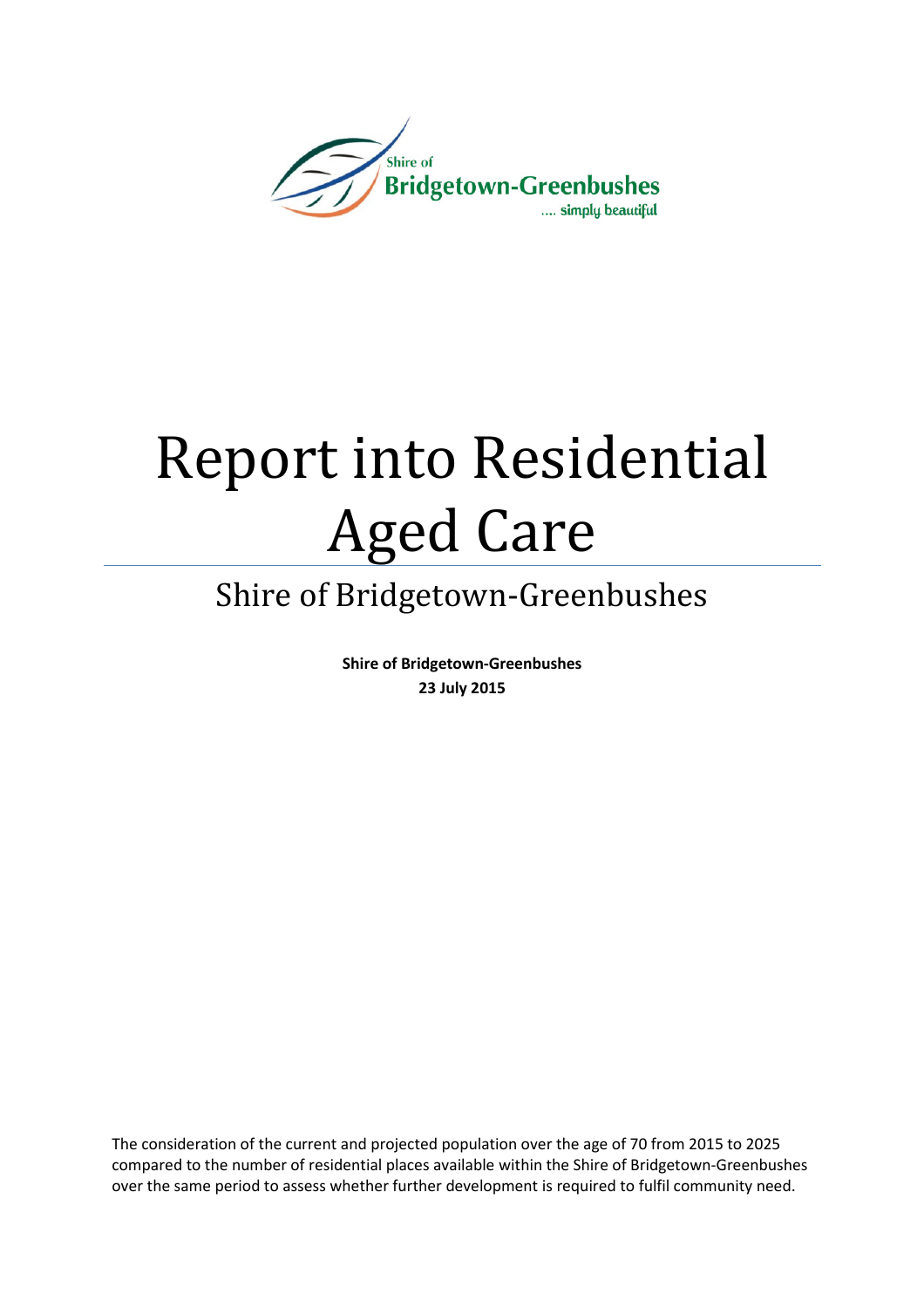## **Contents**

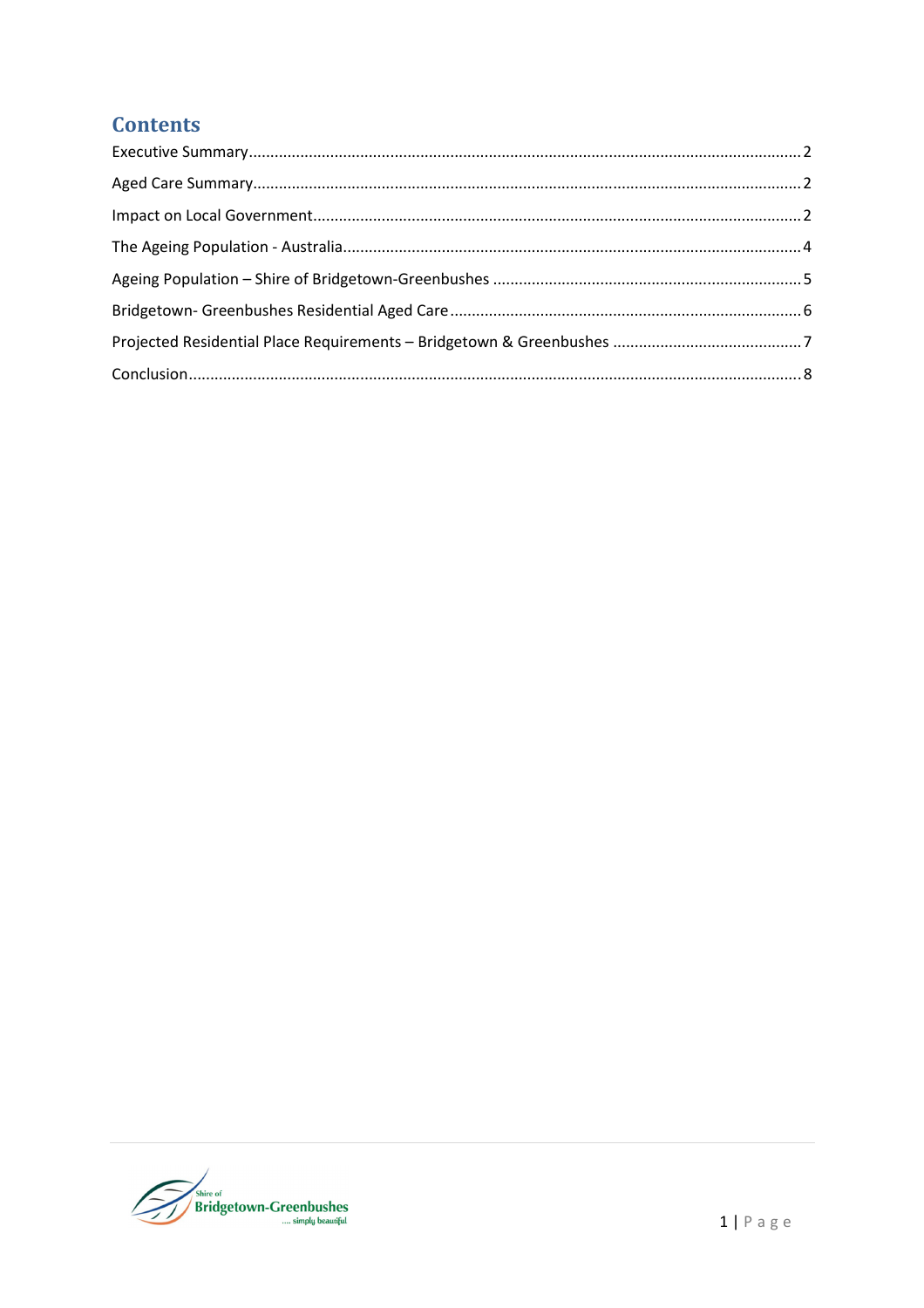#### Executive Summary

The Shire of Bridgetown-Greenbushes has long been a destination for tree-changers looking to retire in the beautiful and scenic surrounds of the Blackwood Valley region. This has meant the population of this Shire has a distinct demographic trend toward an ageing population greater than both state and national averages. Although Council is not involved directly in the aged care sector, nor is it likely that aged care would become core business of the Shire, Council is aware of the need to be aware of relevant issues impacting the community. This includes the impacts of a rapidly ageing community and a need to plan and advocate for the necessary infrastructure and services to adequately accommodate the needs of residents into the future.

# Aged Care Summary Federal and State Government

The Australian Federal Government is the government body responsible for overseeing and regulating the provision of aged care services for residential care, home care, home support and flexible care to those approved to receive support. The Federal Government also provides capital grants to assist in the establishment of new services and the expansion or upgrade of existing aged care services where providers are unable to meet these costs through other sources.

The Age Care Act (1997) and associated Age Care Principles provide the legislative framework for aged care services in Australia. In 2013, major legislative changes to the Act and associated principles were passed by Parliament and became law. These changes to the Act were designed to further encourage diverse flexible and responsive aged care services and to promote ageing in place through the linking of care and support services to the places where older people live.

Many of the costs of ageing will fall to the Australian Federal and State governments. The Australian Government is the main provider of funding of health and aged care services in Australia, with their cost doubling to about 4%of GDP in the last 30 years. State governments will also make a significant contribution to meeting the costs of an ageing community through public hospitals, policing and public transport.

#### Impact on Local Government

The ageing of the population is likely to vary significantly by locality and this means the impact on local governments will vary. There are two trends at work here, first a movement of younger people to the Central Business Districts and the outer metropolitan suburbs of major cities. Secondly the consolidation of older people in metropolitan inner suburbs and

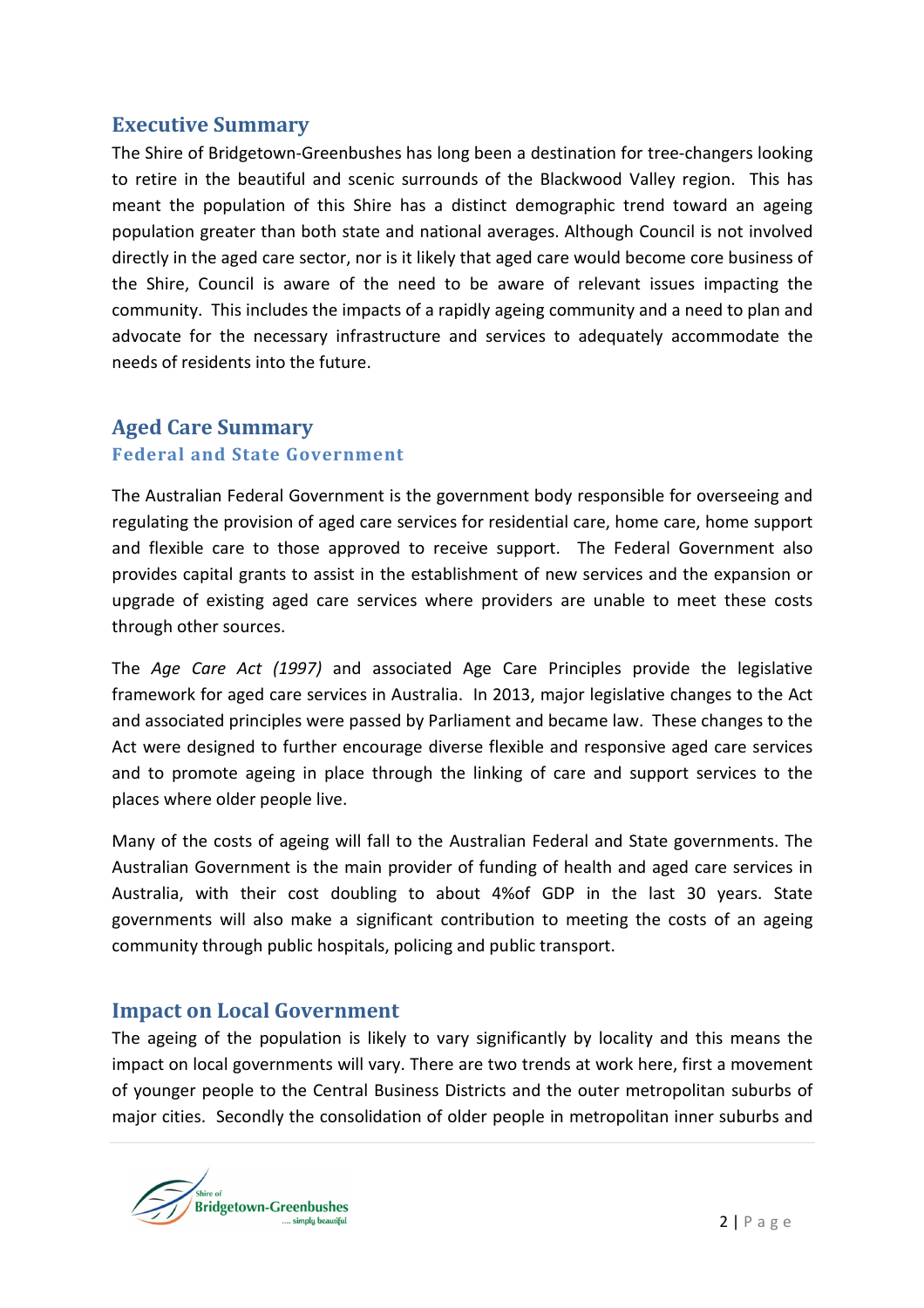inland country towns and their movement to the coastal fringes. Many coastal communities within two or three hour drive from a major city (such as the Gold Coast, Sunshine Coast and Hervey Bay in Queensland, Victor Harbour in South Australia, Forster and Port Macquarie in New South Wales, Bairnsdale and Queenscliff in Victoria, Mandurah in Western Australia and Devonport in Tasmania) have already experienced a rapid growth in their ageing population.

Land use planning and streamlining of development applications will be crucial to the capacity of Councils to deal with this growth. In the inland regional towns existing facilities will face capacity constraints as demand for aged care services grows.

#### Challenges for local government

It is too early for the impact of an ageing population on local government to be known with a high degree of certainty. However, from available information it seems likely that the ageing of the population will pose five challenges for local government. These challenges are in:

- 1. planning for strong growth in ageing populations in certain localities
- 2. providing an adequate standard of basic infrastructure
- 3. providing an adequate and appropriate range of local government services
- 4. managing the financial impact of the growing number of retirees
- 5. harnessing the skills, wealth and business acumen of older people.

The purpose of this report is to essentially provide information in relation to the first of these five challenges. The remaining points are predominantly addressed by Council in the Age Friendlies Community Plan.

#### Planning for an ageing population

The first major challenge will be planning for an ageing population. Local government has a significant role in determining the location of aged care facilities. At present it appears that the growth in older populations will be concentrated in inner metropolitan areas, inland country towns and in urban and rural areas on the coastal fringe (Productivity Commission 2004b, p. 12.4). The location, choice, affordability and design of housing for the elderly (such as self-contained units) and their carers (nurses, allied health professionals, domestic staff) and their proximity to support services and infrastructure in these areas will be major issues. Older people will look for housing which is smaller, safer, more secure and closer to services, transport and family (Costello and Minchin 2002, p. 27). Aged care developments will need to be planned in closer collaboration with aged care and service providers to ensure these factors are taken into account when choices are made about accommodation.

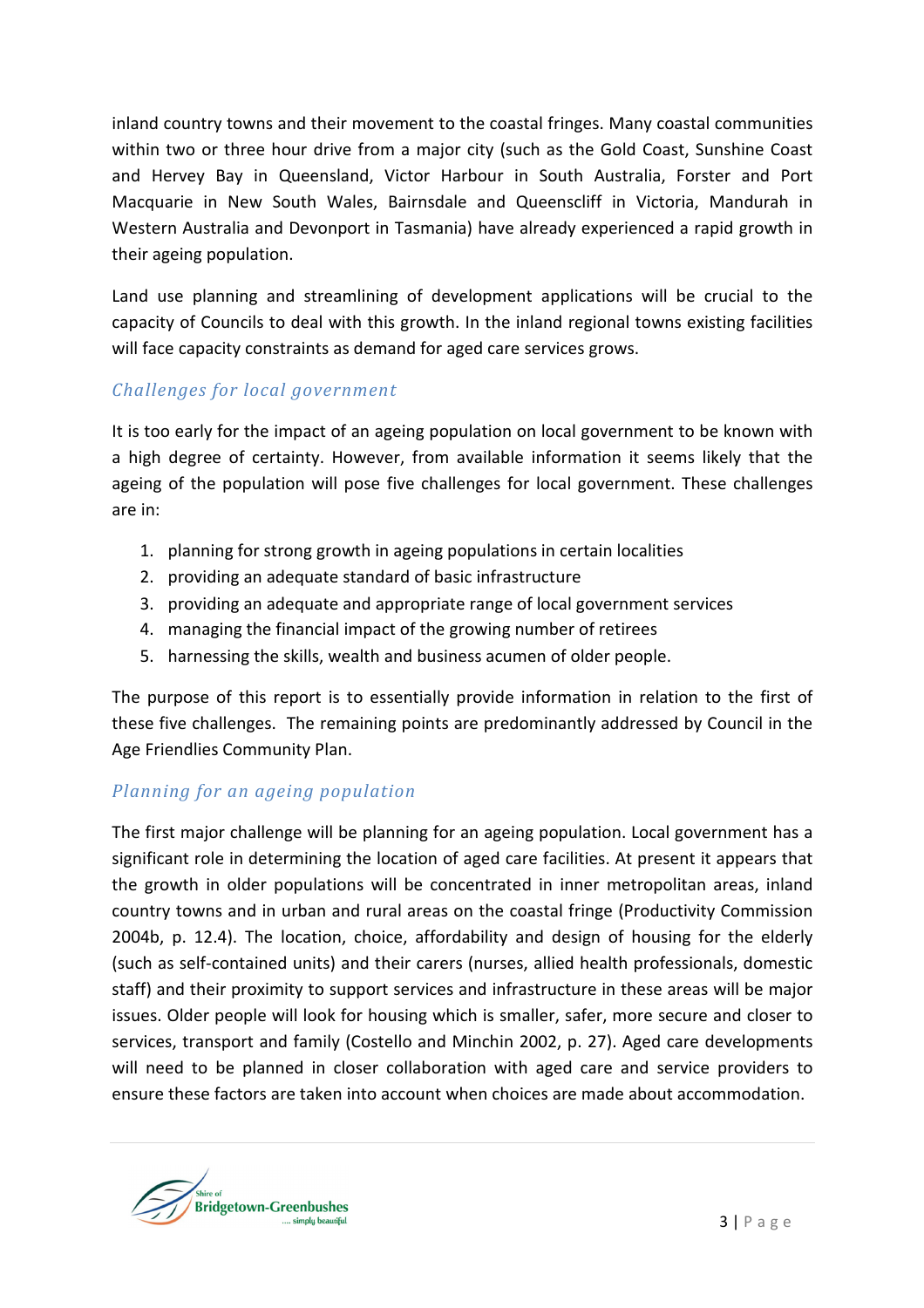Local governments, particularly those in rural and regional areas will also need to plan for the mobility needs of older people. Mobility will be important in building and town design, in facilitating access to medical services, shops and other facilities and to enable older people to socialise. Single and two-person households make up half of all households and over 40 per cent of single-person households 65 years and over do not own a motor vehicle (Australian Bureau of Statistics 2001, p. 184). Local government can use its public places, such as libraries, art galleries and parklands to bring people together and overcome the social isolation faced by many retirees. Buildings, dwellings and toilets will need to be readily accessible for people with a disability or frailty and they will need to be designed to minimise slips and falls, which are a leading cause of hospitalisation (Baum & Jackson 2004, p. 73). Remote access to library and information services will be important. Community transport will become more important in regional areas.

# The Ageing Population - Australia

#### Median Age

The median age (the age at which half the population is older and half is younger) of the Australian population has increased by 4.0 years over the last two decades, from 33.4 years at 30 June 1994 to 37.3 years at 30 June 2014. Between 30 June 2013 and 30 June 2014 the median age remained steady at 37.3 years.

#### People 65 Years and Over

Over the next several decades, population ageing is projected to have implications for Australia, including; health, size of the working-age population, housing and demand for skilled labour.

Like most developed countries, Australia's population is ageing as a result of sustained low fertility and increasing life expectancy. This has resulted in proportionally fewer children (under 15 years of age) in the population and a proportionally larger increase in those aged 65 and over. Between 1994 and 2014, the proportion of Australia's population aged 15-64 years remained fairly stable, decreasing from 66.6% to 66.5% of the total population. During the same period, the proportion of people aged 65 years and over increased from 11.8% to 14.7% and the proportion of people aged 85 years and over almost doubled from 1.0% of the total population in 1994 to 1.9% in 2014. Conversely, the proportion aged under 15 years decreased from 21.6% to 18.8%. Over the 20 years between 1994 and 2014, the proportion of the population aged 65 years and over increased from 11.8% to 14.7%. This group is projected to increase more rapidly over the next decade, as further cohorts of baby boomers turn 65 (there are currently only four years of baby boomers aged 65 years and over).

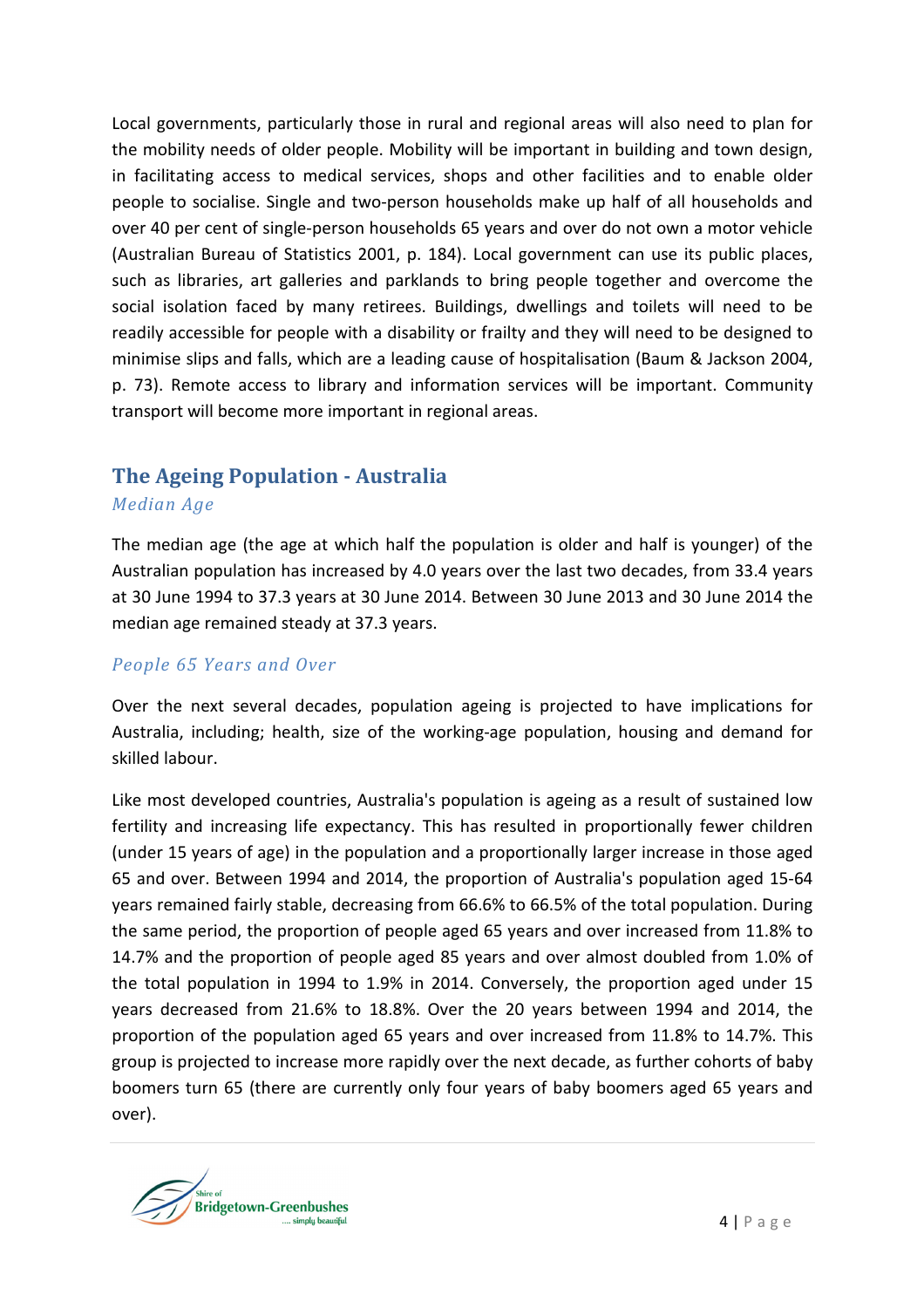In the 12 months to 30 June 2014, the number of people aged 65 years and over increased by 118,700 people, representing a 3.6% increase. All states and territories experienced growth in people aged 65 years and over in the year ended 30 June 2014. The largest increase in this group was in the Northern Territory (7.0%), followed by the Australian Capital Territory (4.6%), Western Australia (4.2%) and Queensland (4.1%).

#### People Aged 85 Years and Over

Over the past two decades, the number of persons aged 85 years and over increased by 153%, compared with a total population growth of 32% over the same period.

In the year ending 30 June 2014, the number of people aged 85 years and over increased by 19,200 people (4.4%) to reach 456,500. There were almost twice as many females (291,600) as males (164,900) in this age group which reflects the higher life expectancy for females.

Over the same period, the largest percentage increases of people aged 85 years and over occurred in the Northern Territory (13.5%), followed by the Australian Capital Territory (5.3%), Western Australia (5.0%), Queensland (4.8%), New South Wales and Victoria (both 4.4%), South Australia (3.4%) and Tasmania (2.4%).

#### People Aged 100 Years and Over

Over the past two decades, the number of centenarians increased by 263%, reflecting an increase in life expectancy for both males and females during the period.

In the 12 months to 30 June 2014, the number of centenarians increased by 490 people (13.8%) to reach 4,000. There were almost four times as many females (3,200) as males (880) in this age group which reflects the higher life expectancy for females.

#### Ageing Population – Shire of Bridgetown-Greenbushes

Bridgetown-Greenbushes has a community of 4,517, with an annual average population increase of 1.5% per year. The percentage of the population 65 years and over, as of the census in 2011, was 18.7% or 845 people (national average population 65 years and over is 14.7%). The percentage of people 55 years and over, as of the census in 2011, was 36.1% or 1630 people. This sector of the population will be included in the 65 and over age range and drastically increase the residential age care requirements for the Shire over the next 10 years.

This Shire is well above the national average for people over the age of 65 with the aged population percentage growing in line with the national increased annually. The number of people 70 years and over at the time of the 2011 census was 560 people or 12.4% of the population of Bridgetown-Greenbushes.

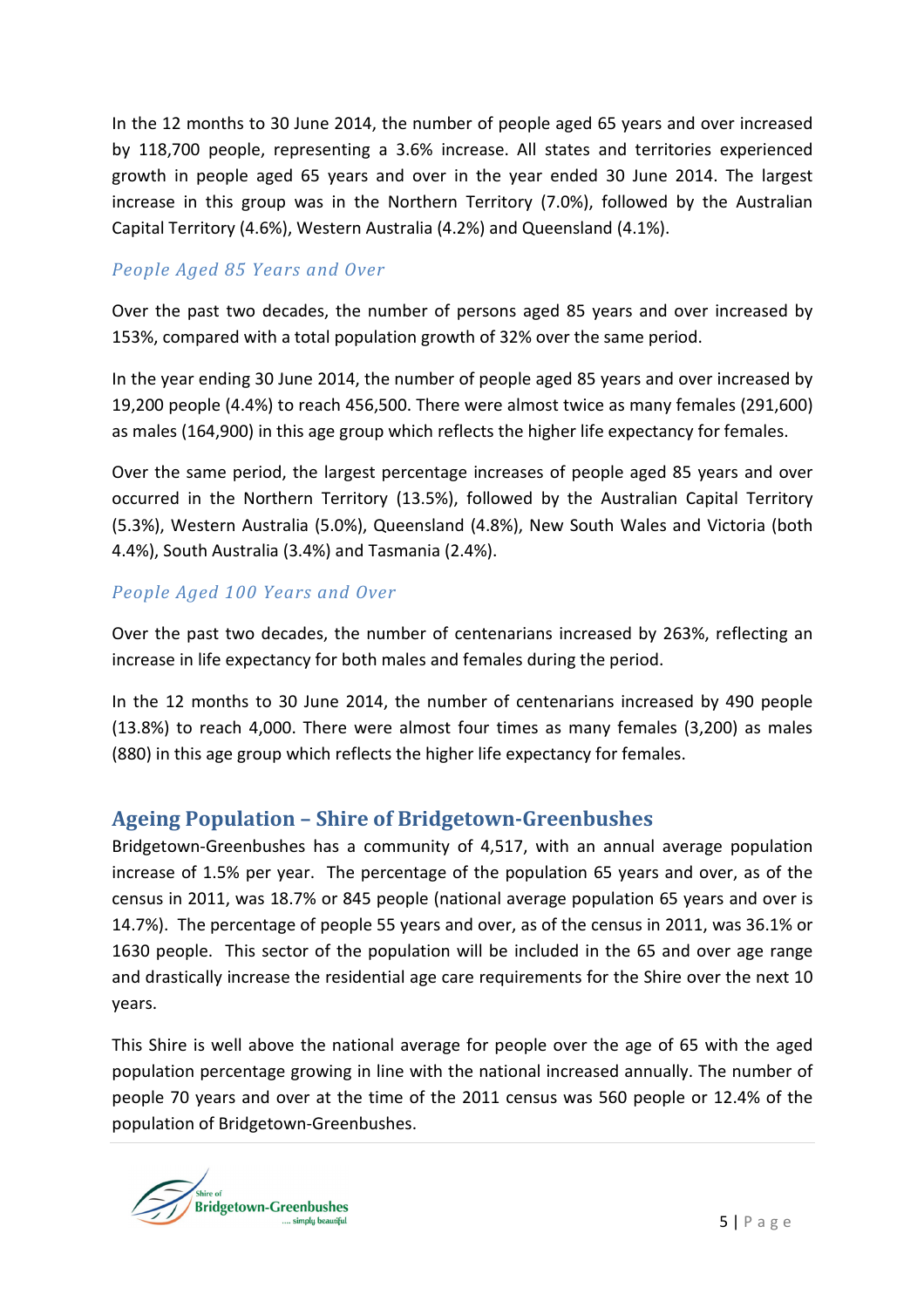## Bridgetown- Greenbushes Residential Aged Care

#### The Needs Based Planning Framework

The needs based planning framework aims to ensure the supply of residential and home care places by ensuring that the growth in the number of aged care places matches the growth in the aged population. Under the framework, the Government seeks to achieve and maintain a specified national provision level of 125 residential and home care places for every 1,000 people aged 70 years or over, to be achieved by 2021-22. Within this provision ratio the number of home care packages will be 45, leaving 80 residential care places for every 1, 000 people 70 years and over. This is known as the aged care provision ratio. This ratio can be used as a guideline to assist in projecting aged care needs within a given community.

#### Geegeelup Retirement Village

The Shire of Bridgetown-Greenbushes has 16 residential beds within the Shire located at Geegeelup Retirement Village. Geegeelup Retirement village consists of independent living apartments, supported living and residential beds. It is one of only a few retirement villages in WA that is a not for profit, incorporated, community directed retirement village. Geegeelup Village are currently in the process of applying for funding to increase the number of residential beds to 32 over the next 5 years. Geegeelup Village has successfully applied for funding from the South West Development Commission to cover costs associated with consultant fees to undertake a feasibility study/business plan and concept designs (2015)

#### Stinton Gardens

Stinton Gardens is an independent living retirement village located in Greenbushes. Stinton Gardens also operated as a not-for-profit, community directed concern. Stinton Gardens are looking into extending the number of units available to resident of Greenbushes, however, the committee do not intend to consider residential care at any point in the future.

#### Residential Care

Residential care provides a range of supported accommodation services for older people who are unable to continue living independently in their own homes.

In 2013-2014 there were two main types of residential care in Australia, low level and high level care, this distinction in residential care was removed as of 1 July 2014. This change was implemented to allow for flexible funding of places on a case by case basis and was a

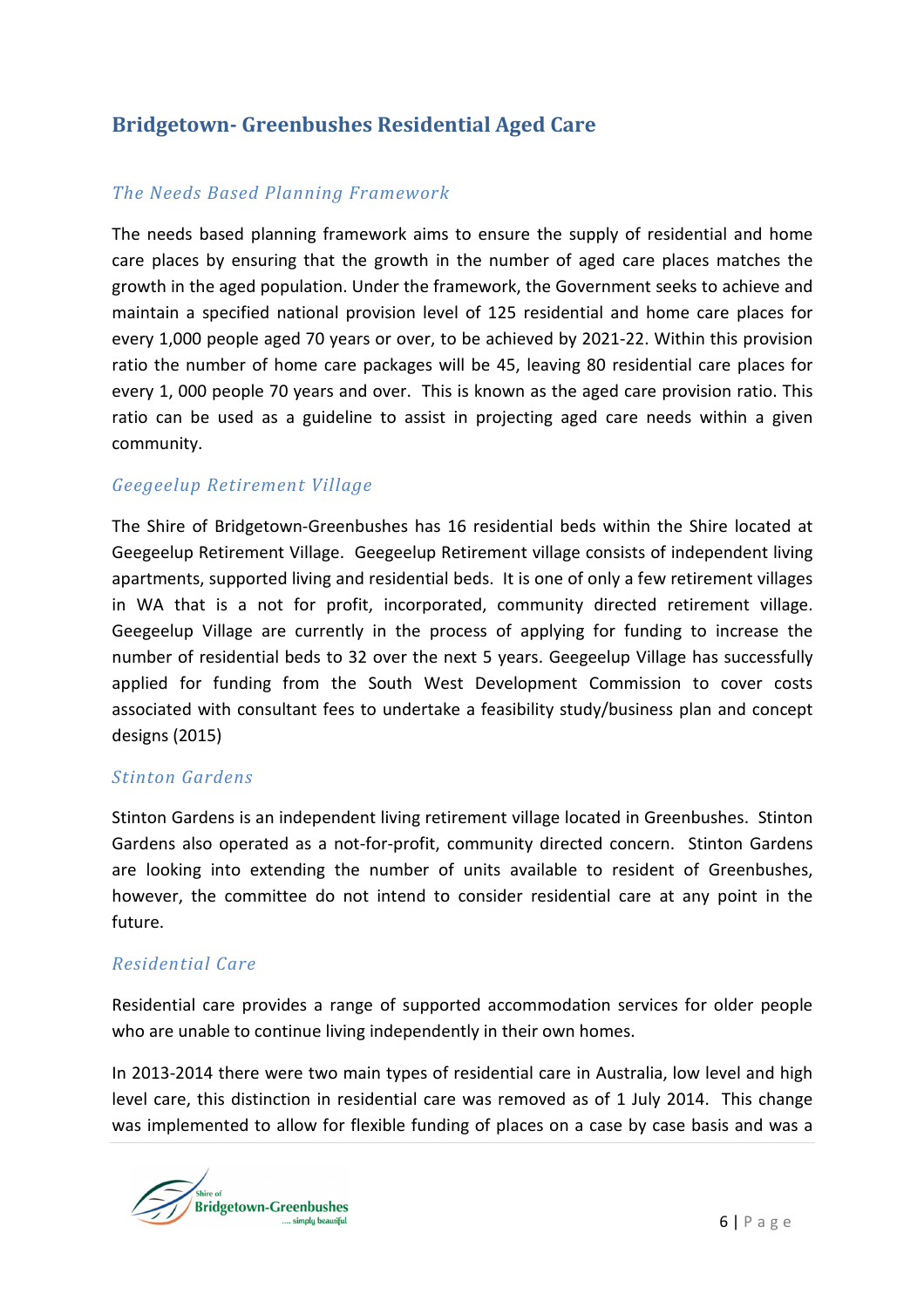response to changes in the expectations and needs of the ageing population. The system places the onus on the provider to distinguish the capabilities of their facility and staff to provide adequate care for the varying needs of each assessment.

Residential is provided on a permanent or respite basis. Residential respite provides short term care on a planned or emergency basis in aged care homes for people who have been assessed and approved to receive care.

### Projected Residential Place Requirements – Bridgetown & **Greenbushes** Assumptions

There are several assumptions upon which the results in the table below are based.

- The projected population increase of 1.5% per annum is based on the Department of Planning prediction figures.
- The increase in community members aged 70 and over is based on the per population annual percentage rate increases, purported by the Australian Government Data Sets.
- The rate at which the number of residential beds will be required is based on the Governments needs based planning framework. Under the framework the Government seeks to achieve and maintain a specified national provision level of subsidised operational aged care places for every 1,000 people 70 years and over. This is known as the aged care provision ratio. The provision ratio is planned to increase to 125 operational aged care places per 1,000 people aged 70 years and over by 2021-2022. Within this provision ratio the number of home care packages will be increased to 45, leaving 80 residential bed places for long term residential and respite care (2013-2014 Report on the Operation of the Aged Care Act 1997).
- Although it is understood that the 80:1 000 ratio is the optimum level of residential beds per capita of 70 years and over, it is suggested that this should be the ratio to work toward and is the ratio these projections are based upon.

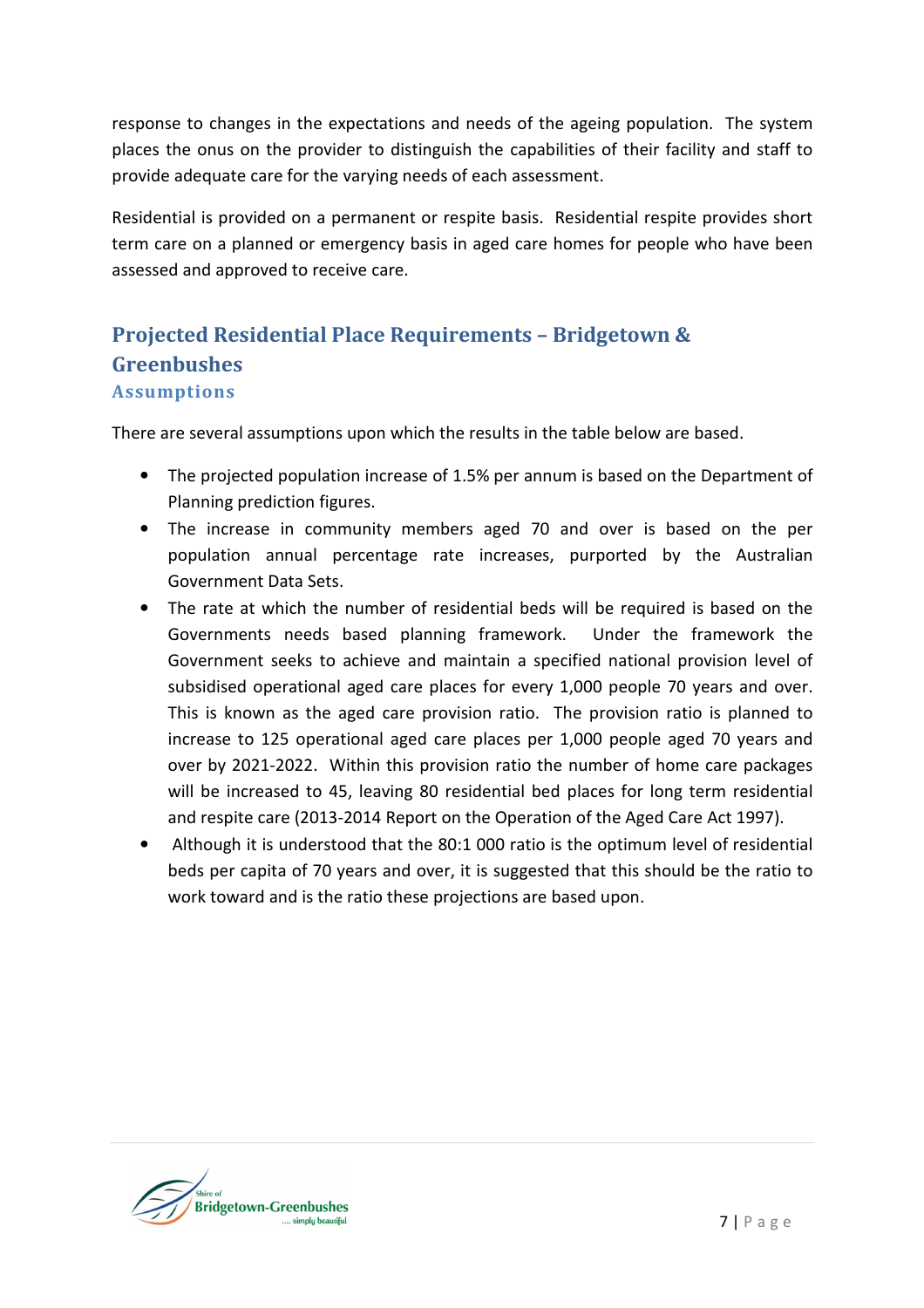| Year | Population | <b>Population %</b><br>increase of 70+<br>per capita | Number of<br>Residents 70+ | Number of<br>operational<br>Residential/<br><b>Respite Places</b> |
|------|------------|------------------------------------------------------|----------------------------|-------------------------------------------------------------------|
| 2015 | 4,682      | 10.70%                                               | 575                        | 46                                                                |
| 2016 | 4,752      | 12.30%                                               | 598                        | 47                                                                |
| 2017 | 4,823      | 13.30%                                               | 641                        | 51                                                                |
| 2018 | 4,896      | 13.90%                                               | 680                        | 54                                                                |
| 2019 | 4,969      | 14.20%                                               | 705                        | 56                                                                |
| 2020 | 5,043      | 14.70%                                               | 741                        | 59                                                                |
| 2021 | 5,119      | 15.00%                                               | 767                        | 61                                                                |
| 2022 | 5,196      | 15.40%                                               | 800                        | 64                                                                |
| 2023 | 5,274      | 15.80%                                               | 833                        | 66                                                                |
| 2024 | 2,353      | 16.30%                                               | 872                        | 69                                                                |
| 2025 | 5,433      | 16.80%                                               | 912                        | 72                                                                |

#### Table 1 Residential Beds for Aged Care – Ratio Projections

It should be noted that, as of the Stocktake data 2014, published by the Department of Social Services on an annual basis at the end of each financial year, the aged care provision ratio of proposed residential places (places that are operational and planned) was 86.4:1000 and the ratio of home care packages was 35.7:1000 people 70+. The actual operation provision ratio for residential places was 74.4:1000 people 70+.

The Shire of Bridgetown Greenbushes is currently operating at a ratio of 27.6:1000 residential places, which is well under the recommended ratio.

#### Conclusion

Interestingly, the proposed provision ratio for 2021-2022 is reducing the number of funded residential places per 1000 persons 70+, suggested as an optimum provision over time and increasing the number of home care packages from 35.7:1000 to 45:1000. This trend is in line with ageing in place which has been a reported preference for government and the ageing population.

As this community is above the national average in relation to the percentage of people 55+ (approximately 37% of the current population demographic) the need for an increase in the availability of in-community residential care places is considered essential. The negative effects associated with removing an ageing person from access to spouse, family and community have been well documented and need to be considered when planning for the aged care requirements of individuals in the Shire of Bridgetown-Greenbushes community.